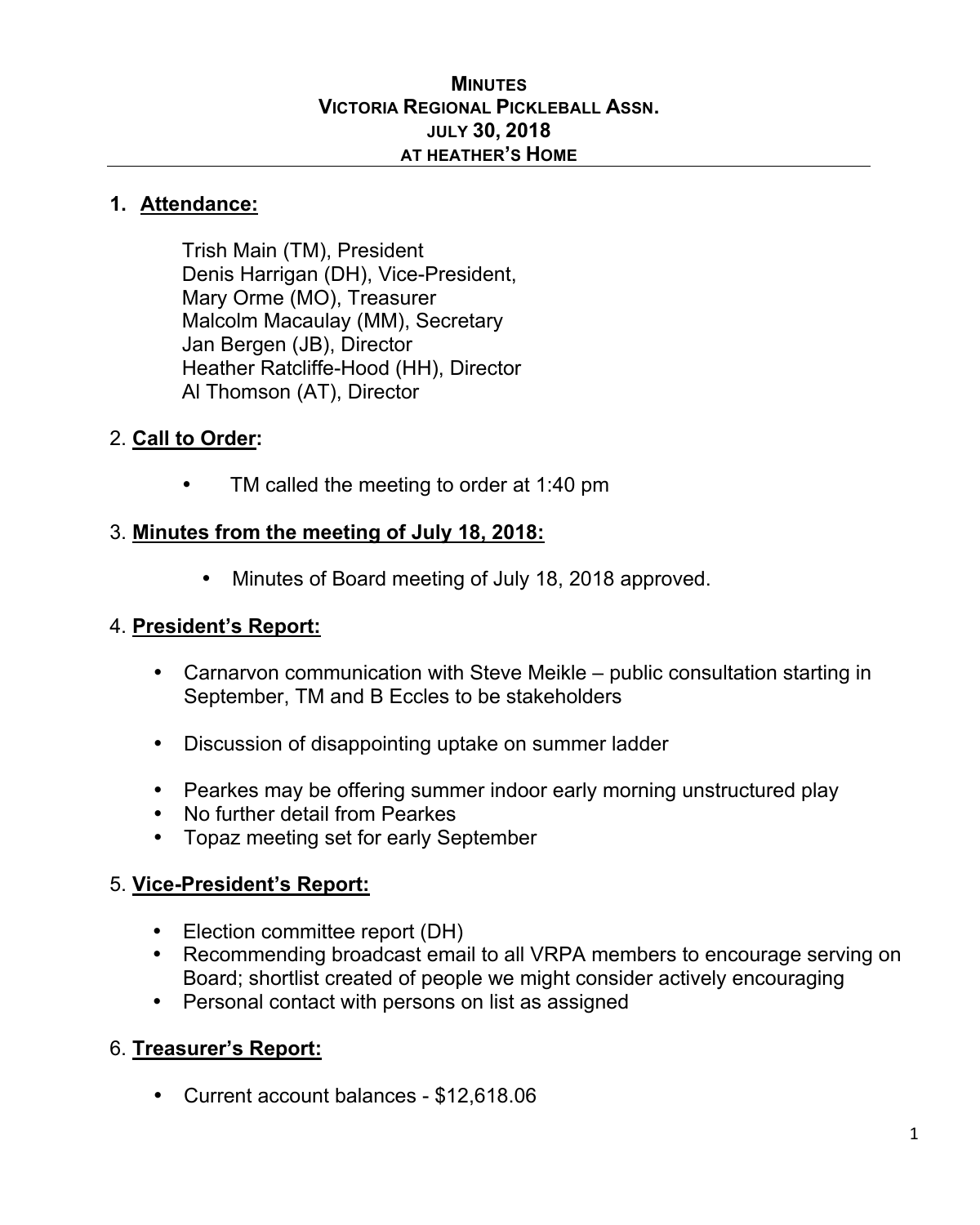- Payable  $$90.82$  (TM)
- Petty cash \$222.60
- June tournament revenue (including contribution from title sponsor) \$8,430 less expenses of \$5,015.54
- Net from tournament \$3,414.46

# 7. **Directors' Reports:**

# **HH:**

- Currently 91 members in good standing
- Including 8 recent renewals and 4 new members
- After discussion, the Board decided to send out a list of members in good standing with the VRPA newsletters

# **AT:**

- Referee clinic in Victoria September 2018
- Will do under auspices of BCPA rather than VRPA
- VRPA will provide link on VRPA website and in newsletter
- Strategy, technique and drills training update
- AT reported that still going well
- Municipal meetings re court development
- Rick Adie helping with preamble for Power Point presentation

# 8. **Old Business:**

- PCO and BCPB memberships
- Affiliation with BCPC (no charge this year) to start in September
- Municipal Survey (HH and TM)
- Preparation is underway re:
- Topaz Park
- Carnarvon
- Westshore Langford inquiries underway to identify suitable contact person
- Wednesday afternoon play at Pearkes
- Fall 2018 1st 6 sessions commencing September 5 (AT, HH)